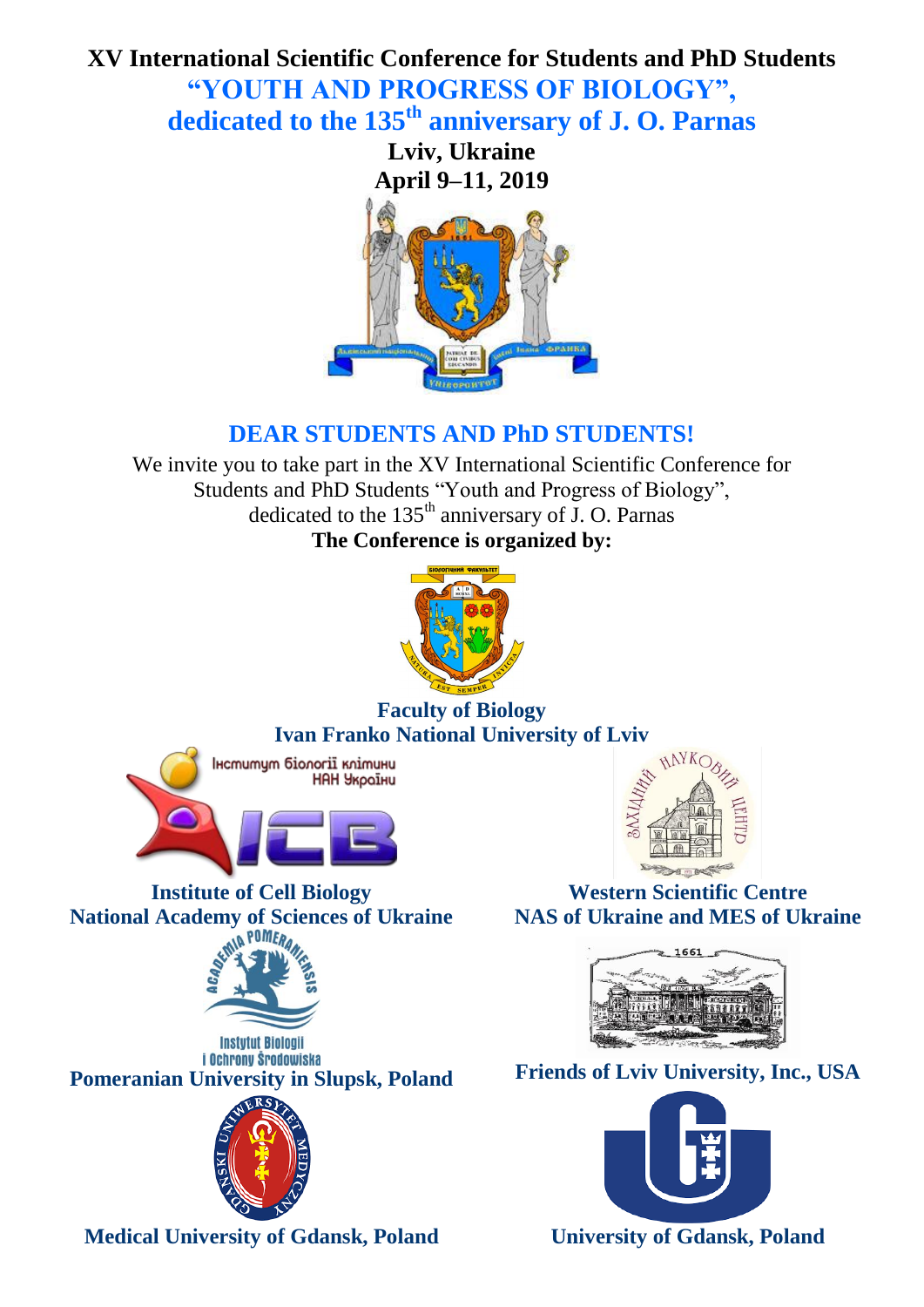The aim of the Conference is providing the scientific communication between the talented youth that works for the biological science progress.

Students and PhD students that perform research in all fields of biology, biomedicine and ecology are invited for participation in the Conference. Materials of the Conference will be published in a Book of Abstracts.

Participants of the Conference can choose one of listed bellow forms of materials presentation:

1) oral report,

- 2) poster presentation,
- 3) publication of abstract (without presentation).

The official languages of the Conference are *Ukrainian, English and Poland*.

# **Conference will be held within such sections:**

- Botany and Plants Introduction
- Human and Animal Physiology, Biomedicine

• Microbiology, Virology and Immunology

- Biochemistry
- Biophysics

• Ecology

- Molecular and Cell Biology • Plant Physiology
- Genetics and Biotechnology
- Zoology

# **Requirements for Participation in the Conference**

For participation in the Conference it is necessary to register untill **February 1, 2019,** through a link:

**[https://docs.google.com/forms/d/e/1FAIpQLScpI4N27D2nihgzhuH0XMcPpOGRj](https://docs.google.com/forms/d/e/1FAIpQLScpI4N27D2nihgzhuH0XMcPpOGRjVMWp9AXt9LShWwNC85e-g/viewform?usp=sf_link) [VMWp9AXt9LShWwNC85e-g/viewform?usp=sf\\_link](https://docs.google.com/forms/d/e/1FAIpQLScpI4N27D2nihgzhuH0XMcPpOGRjVMWp9AXt9LShWwNC85e-g/viewform?usp=sf_link)**

# **Requirements for Conference abstracts**

Abstracts should be represented (submitted) in Ukrainian or English. Abstract size is up to 1 page А4 format, orientation *Portrait*, all borders – 2 cm, font *Times New Roman*, type size 12, space 1,0, paragraph – 1.25 cm. In abstracts in Ukrainian, the annotation in English  $(5-$ 6 lines) should be added. No figures, no diagrams are allowed. Literature citation in text should be presented as author name and year of publication in brackets (Orlenko, 2016). Do not use change of register, fonts, text formatting and marking.

Organizing Committee reserves the right for general edition of abstracts and rejection them if they do not correspond to subjects and requirements of the Conference.

# **Demanded abstract form:**

**Names of all authors (name of the presenting author should be underlined)** TITLE OF ABSTRACT *Official name of scientific institution, where study was carried out Post address of the institution e-mail* Abstract text (short content of presentation).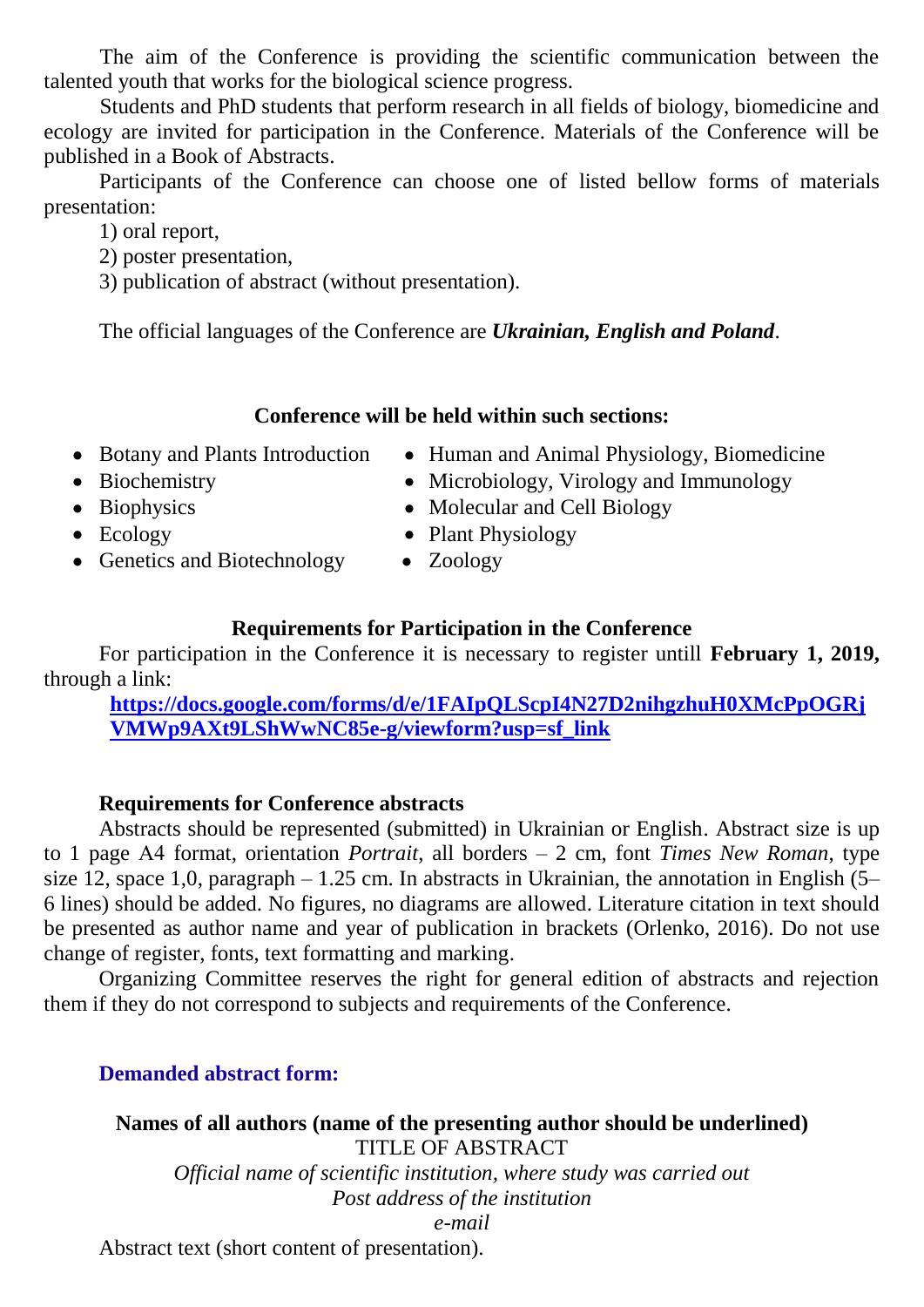### **For example:**

### **I. Vanaga, J. Gurkina, O. Treikale, I. Priekule, J. Pugacova** INFLUENCE OF *HERACLEUM SOSNOWSKYI* CONTROL MEASURES ON WEED DIVERSITY IN AGRICULTURAL FIELDS IN LATVIA *Latvian Plant Protection Research Centre Lielvardes iela 36/38, Riga, LV1006, Latvia e-mail: ineta.vanaga@laapc.lv*

Abstract text…

Abstract file name must contain the name of the first author (for example – vanaga\_abstract). File should be saved as \*.rtf file and sent to email.

We will inform you about receiving the abstract by sending a confirmation letter to your e-mail address along with the information about terms of participation in the Conference.

#### **To participate in the Conference, it is necessary to pay the Organization fee:** PUBLICATION OF ABSTRACT WITH PRESENTATION:

- for Ukrainian participants 250 UAH (students), 300 UAH (PhD students);
- for foreigners  $-30$  EUR.

# ONLY PUBLICATION OF ABSTRACT:

- for Ukrainian participants  $-150$  UAH;
- for foreigners  $-10$  EUR.

Participation fee includes payment for:

- publication of abstract,
- conference folder;
- certificate of participation.

The price of printed abstract book is not included in the Organizational fee and is paid by participant additionally (the cost of one copy is 100 UAH).

# **Essential elements for payment of the organizational fee:**

### **Registration fees**

Payment should be made to Ukrainian Society for Cell Biology (USCB). **Bank transfer in EURO**:

### **Payment**:

| <b>Bank transfer in EURO</b> | Bebeficiary: Ukrainian Society for Cell Biology          |
|------------------------------|----------------------------------------------------------|
| Account                      | № 26009053823605                                         |
| Beneficiary bank             | Privatbank, Dnipropetrovsk, Ukraine                      |
| <b>SWIFT</b>                 | PBANUA2X                                                 |
| Adress of USCB               | UA, 79005, Lvivska, Drahomanov St., 14/16, Lviv, Ukraine |
| <b>IBAN</b> Code             | UA 133253210000026009053823605                           |